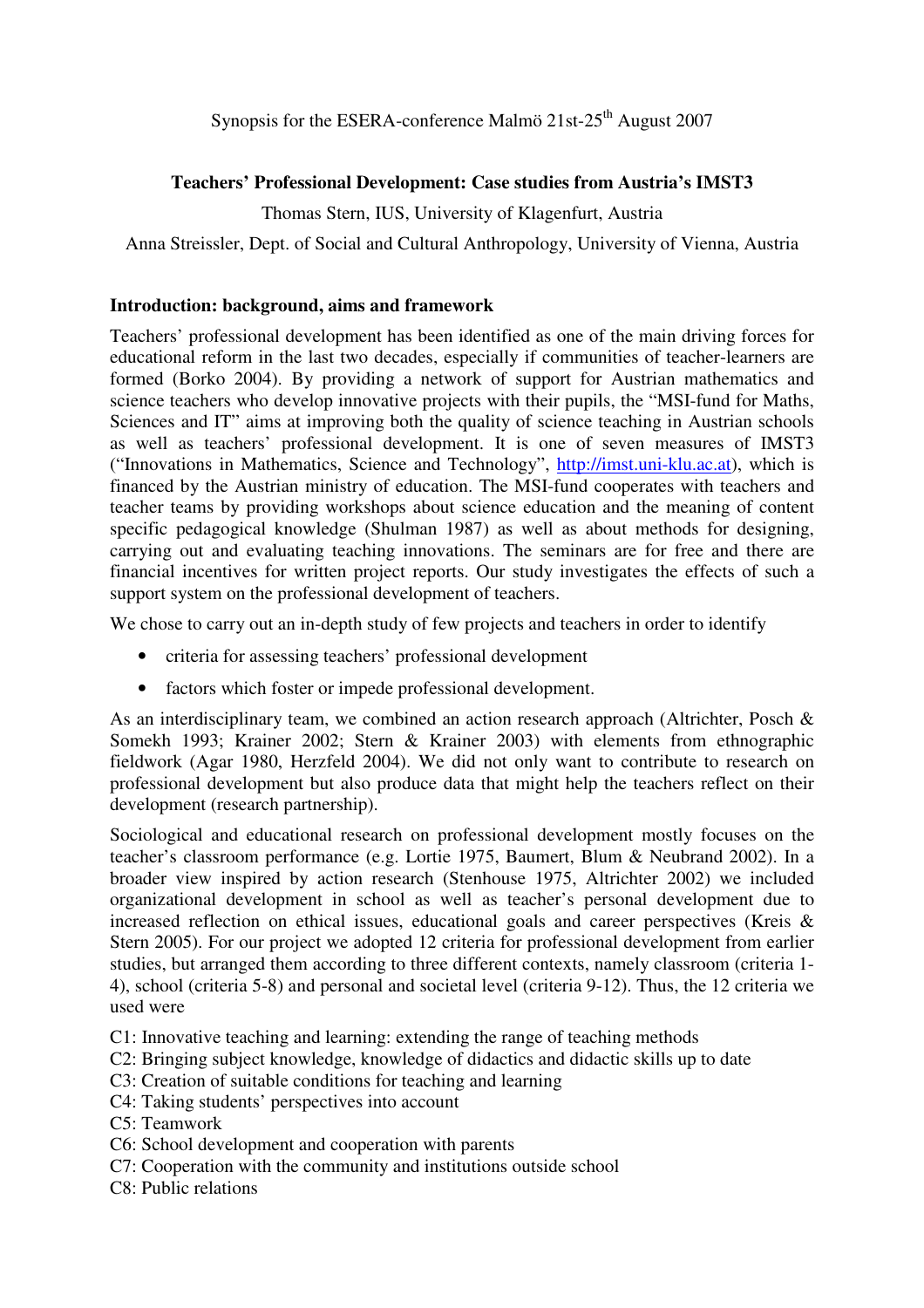C9: Reflecting the effects of teacher's action

C10: Conscious control of personal professional development

C11: Reflection and change of attitudes and beliefs related to teaching and the job

C12: Reflection of the concept and aims of education

We assumed that teachers would only develop professionally in aspects which they themselves recognized as important for their practical work. So the three key questions of our inquiry were:

- 1. Which competencies do the teachers themselves want to expand?
- 2. Which changes in professional development can be perceived?
- 3. Which kind of support is helpful for teachers' professional development, and does the "MSI-fund" offer this support?

#### **Methods and samples**

We focused on three case studies: one rural middle school teacher, an interdisciplinary team of two teachers in a vocational school for kindergarten caretakers in a small town and a team of two teachers in a high-school in the city of Graz. We employed a triangulation of methods and involved different parties in our research (triangulation of research participants). Over the period of six months we carried out at least two in-depth interviews with each of the teachers, asked them for written self-reflections, applied a questionnaire to the students followed by group interviews, carried out interviews with teacher colleagues and the headmasters. The teachers also provided us with photos and their final reports for the MSI-fund. To analyse this wealth of data we used both explorative methods, trying to do justice to each individual case, and the above-mentioned criteria for teachers' professional development in order to make a cross-case analysis.

The rural middle school teacher's approach was to demonstrate the everyday relevance of the natural sciences and to let the 13 year old students perform hands-on-science experiments. Her main concern was to combine science and foreign language teaching. She therefore divided her class in two and taught one group to describe and explain their experiments in English. Meanwhile, the students in the second group repeated and deepened their knowledge through individual study.

The two teachers (one for general didactics and the other for chemistry) in a vocational school for prospective kindergarten teachers had to cope with the fact that chemistry was the least popular subject among the all-female student body. Their idea was to let the 16 year old students select and carry out chemical experiments with the children in kindergarten, using mainly substances from every-day life. The children were generally fascinated by the experiments, a major motivation for the students to get a grip on chemistry as a valuable competence for their future profession.

The team of two physics teachers in Graz developed a curriculum for their high-school combining physics and IT. They divided the classes in two and used the school's ample computer facilities. The 13 year old pupils acquired information on certain topics on the internet, simulated experiments with java applets, documented their results in text files and sent them to their teachers via e-mail. The teachers' aim was to provide students with a reasonable substitute for genuine physical experiments as their school lacked equipment, enable them to learn independently and increase their computer skills and media literacy. The teacher team thus contributed to the school's focus on IT competencies.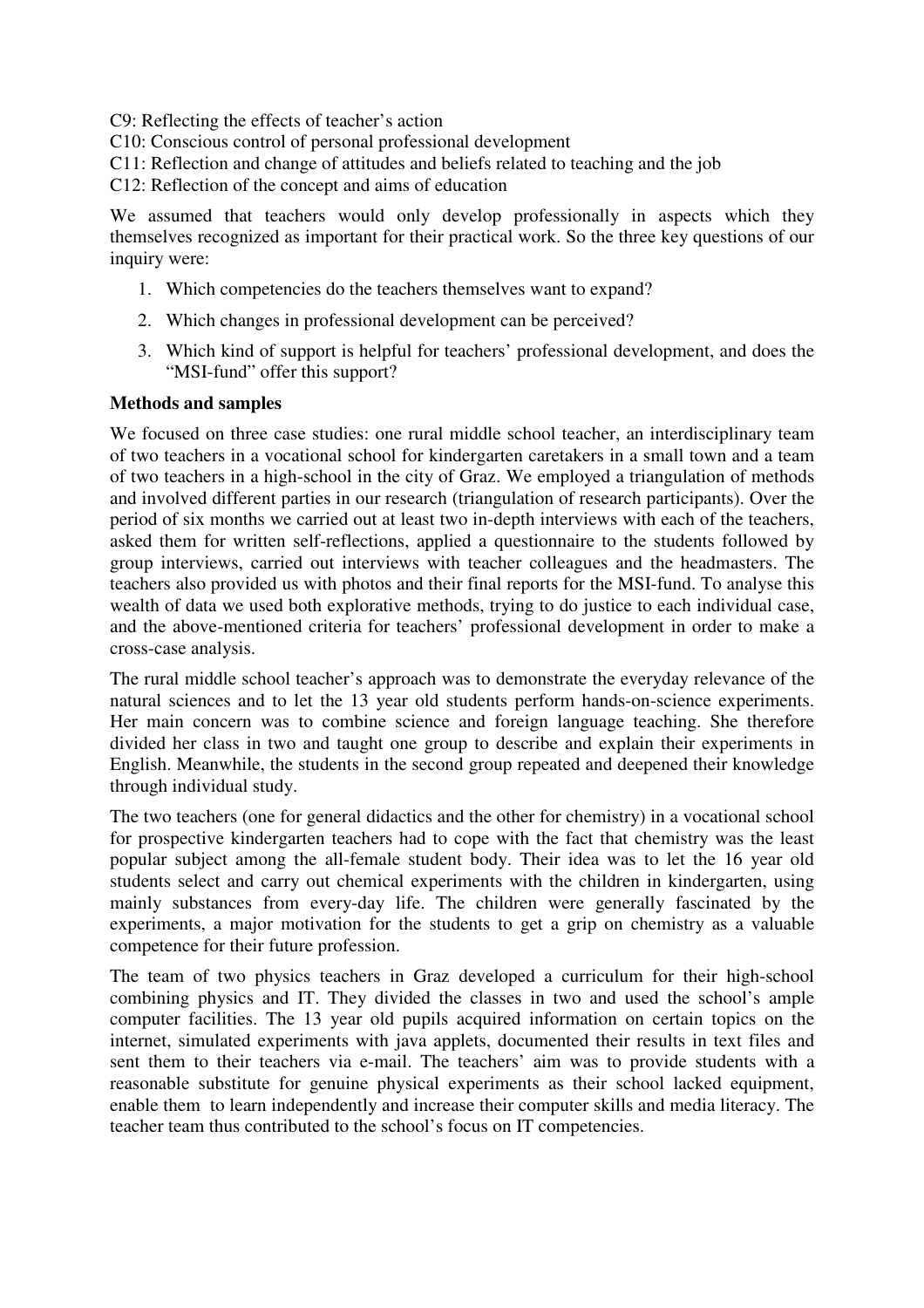# **Results**

Even within the period of only six months the teachers showed significant progress in their professional development. The analysis of our data revealed that their development was not restricted to just a few of the 12 criteria, but rather included almost all of them at the same time. Although we chose the specific cases for maximum diversity, we could also identify some aspects of professional development common to all the teachers participating in our study:

- All three projects were innovative regarding the choice of contents, methods and learning environments. They were all interdisciplinary (even the single teacher combined two distinct subjects, English language and science). Venturing into new ways of classroom practice raised the teachers' interest both in professional communication with colleagues and in learning about results of educational research.
- All teachers had to create conditions suitable for carrying out their projects on an organizational level. This included not only changes in the timetable but also gaining support of other colleagues and the headmaster, and cooperating with partners outside the school.
- A main feature of all projects was the active participation of the students who were encouraged to reflect on their progress, articulate their opinions, and give feedback. The teachers recognized that taking the students' views into account increased their commitment and was thus of major importance for the projects' success.
- As the students became more responsible for their learning progress and got used to studying more independently, the teachers' role gradually changed from transferring knowledge to coaching individual self-steered learning processes.
- A side effect of the project work and the MSI-support was the growing self-esteem of the teachers. Whereas they had initially uttered surprise about our intention to include them in our research and seemed insecure about their achievements, they developed a more self-assured attitude towards the end of our project, balancing self-criticism with pride about their overall success.

The philosophy of the MSI-fund is not to instruct the teachers about alternative ways of teaching but rather to carefully support their own self-steered learning processes and to offer them guidance through peer review and individual coaching (Krainer 2006). In our three cases this strategy seemed to work perfectly and it was most impressive for us to observe closely how the teachers involved made tremendous progress within a rather short time. The down side of such an individualized support system is the great diversity of the MSI-projects, which leads to a considerable amount of work for counselling the projects and problems when comparing and assessing their quality.

### **Bibliography**

- Agar, M. (1980). The Professional Stranger. An Informal Introduction to Ethnography. Orlando, San Diego et al.: Academic Press
- Altrichter, H., Posch, P. & Somekh, B. (1993). Teachers investigate their work. An introduction to the methods of action research. London & New York: Routledge.
- Altrichter, H. (2002).Veränderungen im Selbstverständnis und in der Tätigkeit von Lehrer/innen. In: Eder, F. u.a. Qualitätsentwicklung und Qualitätssicherung im österreichischen Schulwesen. Innsbruck: Studienverlag. 297-308.